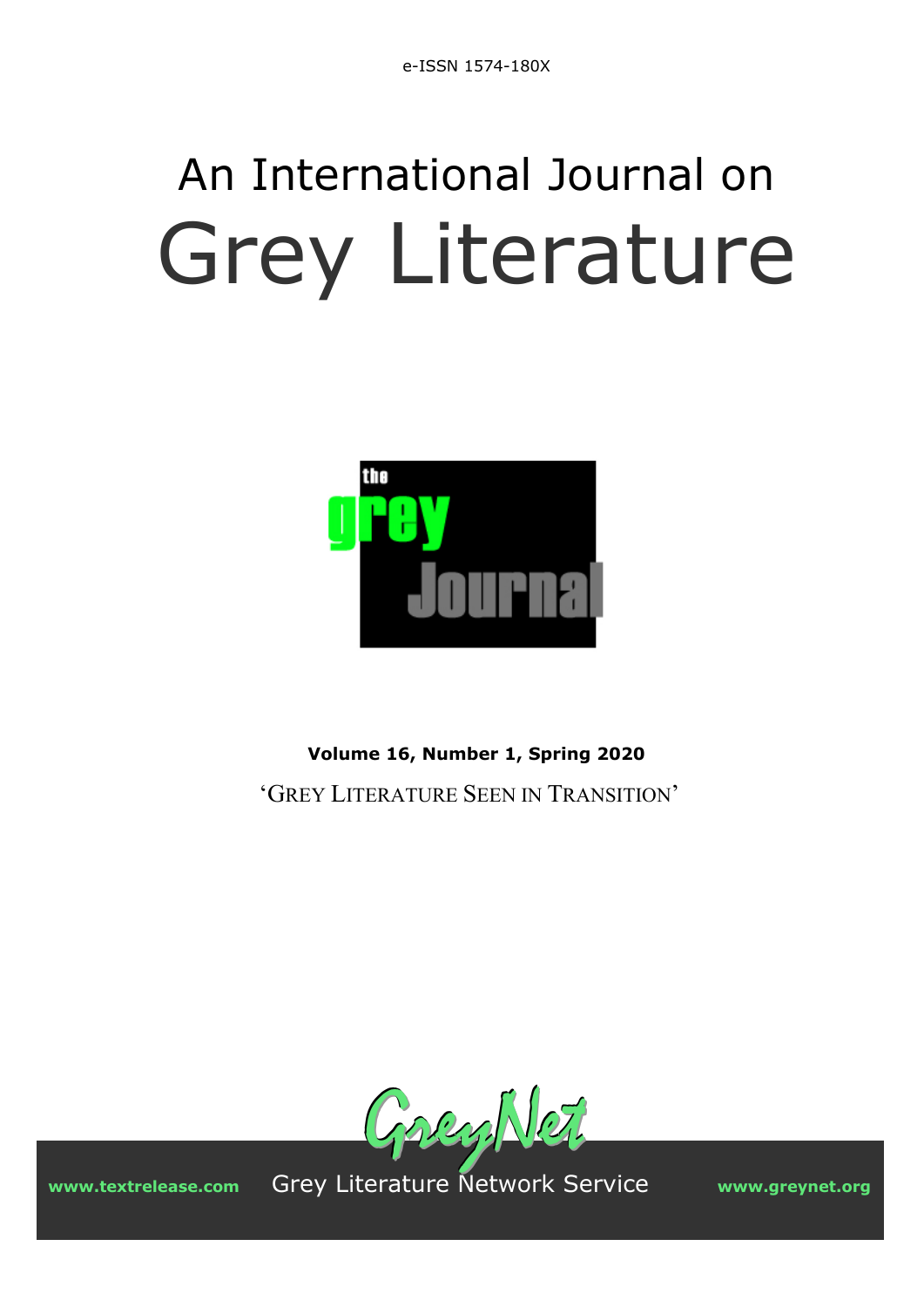

# **From Digitization and Digitalization to Digital Transformation: A Case for Grey Literature Management[\\*](#page-1-0)**

# **Dobrica Savić,**

Nuclear Information Section; International Atomic Energy Agency, NIS-IAEA, United Nations

# *Abstract*

*Following digitization and digitalization, digital transformation is the next step in the automation of grey literature management. A brief historical overview and analysis of current trends will shed some light on terminological differences in these three terms, but also on more important conceptual differences. At one time, these terms were used almost interchangeably, especially the first two. Although the term 'digital transformation' is newer and currently more frequently used, it still causes semantic confusion. Digital transformation — including the management of grey literature — attempts to rise above this terminological ambiguity by assuming an umbrella role, encompassing digitization and digitalization as its constituting components and regarding them as small, but necessary, steps in the big picture of an organization's digital transformation. Digital transformation has a major impact on all activities carried out by those organizations that adopt it. Because it offers valuable opportunities for the growth of commercial, government, and public organizations, it requires the full attention of business and information managers. It also provides the opportunity to enhance the management of grey literature, increase its value and importance, and improve its usability and accessibility.*

*Keywords: digital transformation; digitization, digitalization, grey literature*

# **Introduction**

The terms digitization, digitalization, and digital transformation often cause confusion and are sometimes used interchangeably, especially the first two terms (Brennen, 2014). Digital transformation is a newer and, currently, a more frequently used term, while still causing semantic confusion. Digital transformation — including information and grey literature management attempts to rise above this terminological ambiguity by assuming an umbrella role, encompassing digitization and digitalization as its constituting components and regarding them as small, but necessary, steps in the big picture of an organization's digital transformation.

Because digital transformation offers valuable opportunities for commercial, government, and public organizations, it deserves clarity and the full attention of business and information managers. It also offers a chance to enhance the management of grey literature, increase its value and importance, and improve usability and accessibility.

This paper begins by exploring the basic facets of the concept of digital transformation and offering some reasons about why it matters for businesses today. It will then give an overview of terminological, conceptual, and historical differences between digitization, digitalization and digital transformation. Special emphasis will be given to the impact of digital transformation on grey literature management, specifically on its work, workplace, and workforce.

# **Digital Transformation Concept**

The term digital transformation is often used in business presentations, discussions, and numerous papers. However, there is not a single, widely accepted, definition. Researchers and businesses have differing definitions, depending on their area of expertise and interest. Most agree, however, that digital transformation, using modern information technology (IT), represents large-scale change in fundamental business processes and components. These changes generally target business models, products, productivity, employee roles, production, marketing, financial management, and other processes. They also include cultural changes that challenge the status quo, and the way information is managed, structured, and positioned within an organization. All parts of an enterprise can undergo, or feel the impact of, transformation — from infrastructure,

<span id="page-1-0"></span> <sup>\*</sup> First published in the GL21 Conference Proceedings, February 2020.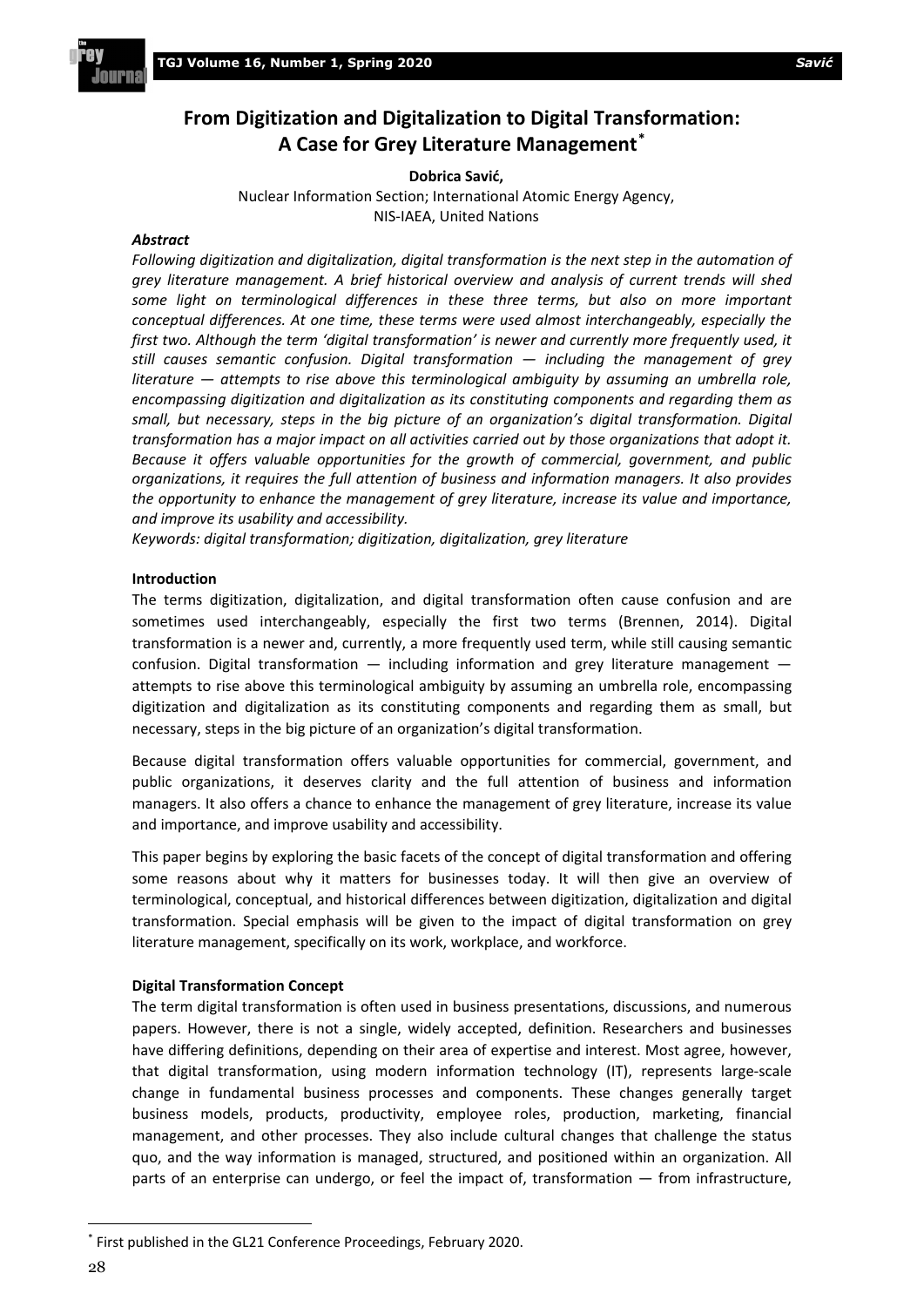supply chain, sales, marketing, purchasing, finance, and human resource management, to customer relations.

Some writers regard standard business process re-engineering as digital transformation. Although some elements are the same, business process re-engineering is mainly algorithmic, or rule-based processes, where automation is done simply by deploying newer technologies. Digital transformation has a different goal in mind. It concentrates less on the technology, although highly dependent on it, and more on the starting and end points as business related goals. Information technology is only an enabler in the process of digital transformation for more efficient and, often, different ways of doing business.

Having said that, it does not mean that the type and sophistication of information technology does not play an important role. It does and will continue to do so. Some of the new technologies are of paramount importance in implementing parts of digital transformation. These include artificial intelligence, machine learning, robotics, the Internet of things, big data, cloud and mobile computing, powerful analytics, social networks, 5G networks, 3D printing, augmented and virtual reality. However, it is the business rationale that determines its use, not the other way around.

Digital transformation did not happen suddenly  $-$  it is only the last part in a chain of various processes and developments related to automation. Historically speaking, the business world initially went through the process of digitization, followed by digitalization, and finally arriving at the current stage — digital transformation. All three phases are covered in this paper.

### **The importance of digital transformation**

Many trends have been regarded as 'important', 'major', 'game changing', etc. They have come and gone. With that in mind, it is fair to ask if digital transformation really matters — and why it matters. In other words, what is the importance of digital transformation? What makes this latest trend different and special? And will it really have a lasting impact?

Even a brief look at current relevant literature and business reports shows some very important, large-scale predictions for the near and not-so-distant future. The OECD Employment Outlook (OECD, 2019) predicts that 14% of jobs are at high risk of automation, while another 32% of jobs could be radically transformed in the next 15-20 years. This makes 46% of all jobs undergoing some radical change in a relatively short period of time.

According to a report published by Dell Technologies and authored by the Institute for The Future (IFTF) and a panel of 20 tech, business and academic experts from around the world, 85%of jobs that will exist in 2030 haven't even been invented yet (DELL Technologies, 2019).

Worldwide spending on the technologies and services that enable the digital transformation (DX) of business practices, products, and organizations is forecast to reach \$2.3 trillion in 2023, according to a new update to the International Data Corporation (IDC, 2019).

The climate change ("green") movement, also sees an opportunity for improvements and benefits arising from digital transformation. For example, due to intensive automation and digital transformation, Telstra Corporation Australia (2019), predicts a 20% reduction in global carbon emissions by 2030.

From a personal aspect, digital transformation might have some negative impacts. Gartner (2016) predicts that by 2020, the average person will have more conversations with bots than with their spouse. With the rise of Artificial Intelligence (AI) and conversational user interfaces, we are increasingly more likely to interact, unknowingly, with a bot in the future than ever before.

# **Digitization**

According to the Oxford English Dictionary (OED) (2019), the terms 'digitization' and 'digitalization' in conjunction with computers were first used in the mid-1950s. OED defines digitization as, "the action or process of digitizing; the conversion of analogue data (esp. in later use images, video, and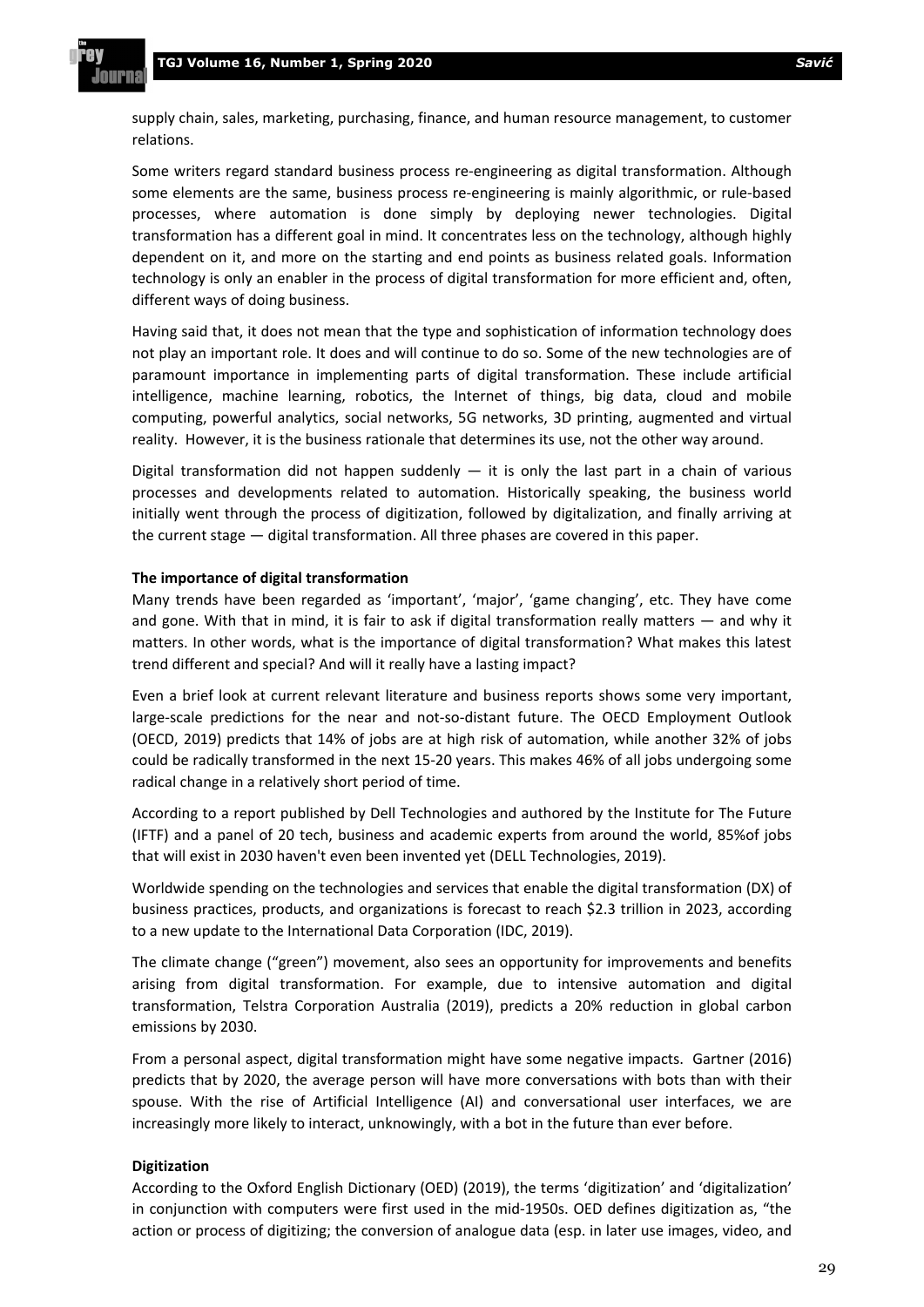text) into digital form." Digitalization, by contrast, is defined as, "the adoption or increase in use of digital or computer technology by an organization, industry, country, etc."

The easiest way to understand digitization is to regard it as a phase of intensive conversion of various content from analogue to digital format. It includes the conversion of paper, audio, and visual recordings to electronic formats. The rise of commercially available hi-resolution document scanners (e.g. 600 DPI or more) triggered a mass conversion of analogue data — for example paper archives to digital, computer-based formats.

In addition to the introduction of scanners, the invention of the first compact disk (CD-ROM) in 1982 offered a cheap storage and distribution medium, used not only for storing paper documents but also for the conversion of audio and video analogue formats, such as LPs, cassettes, film reels, and VHS tapes. During the digitization phase, several new digital formats were invented to accommodate different requirements. TIFF (1986), PDF (1993), and DjVu (1996) formats were introduced to help convert microfilms and microfiches to electronic media, while MPEG-1 and MPEG-2 file formats were developed in 1991 and 1994 respectively for audio-visual recordings. It should be noted that there were two previous audio-visual formats, H.120 in 1984 and H.261 in 1988, but their resolution was too low to be useful for digitization purposes.

The benefits of this massive conversion of analogue media to digital formats were overwhelming. They included increased usability, speed of access, transferability, and the very important possibility for further processing, which opened the gate for many other applications.

### **Digitalization**

The first use of the term 'digitalization' was in a 1971 essay by Robert Wachal (1971) where he discussed the social implications of digitalization, "as a humane man he naturally fears the digitalization of society". It is worth mentioning that the fear of technology and the fear of automation is an interesting phenomenon, that is still present today in many discussions about digital transformation (e.g. loss of jobs), and especially those on the potential dangers of artificial intelligence.

Still, technological progress is hard to stop, which leads us to the next phase, digitalization, characterized by the automation of business processes. Digitalization most often refers to enabling, improving and/or transforming business operations, functions, and/or models/processes and activities, by leveraging digital technologies and the broader use of digitized data, turned into actionable knowledge, with a specific benefit in mind (i-SCOOP, 2019).

This automation of various business processes and operations, also known as infrastructure convergence (van Dijk, 2006), was based on the development and wide use of powerful IT hardware and software. Enthusiasm for this newly discovered technology was overwhelming. Huge investments were made in purchasing, developing, deploying, and maintaining different applications. Many business processes were reviewed and digitized. However, it was still in its infancy — dealing with single tasks and using unrelated technologies that hardly communicated with each other. Stand-alone applications were mushrooming within the organizations, solving some, while creating other, problems including standardization, networking and communication, and interoperability.

Digitalization went through several phases, which can be categorized as follows:

- **- The initial phase,** where single operations or processes were automated.
- **- The mid-phase,** where related processes were automated and joined together.
- **- The third**, most complex phase, where multiple systems that supported business processes and information flows were partially integrated.

Although information was still, for the most part, kept in silos and applications were distinct, different, and sometimes redundant, digitalization helped lower production costs, optimized business results, and created new revenue options and customer experiences.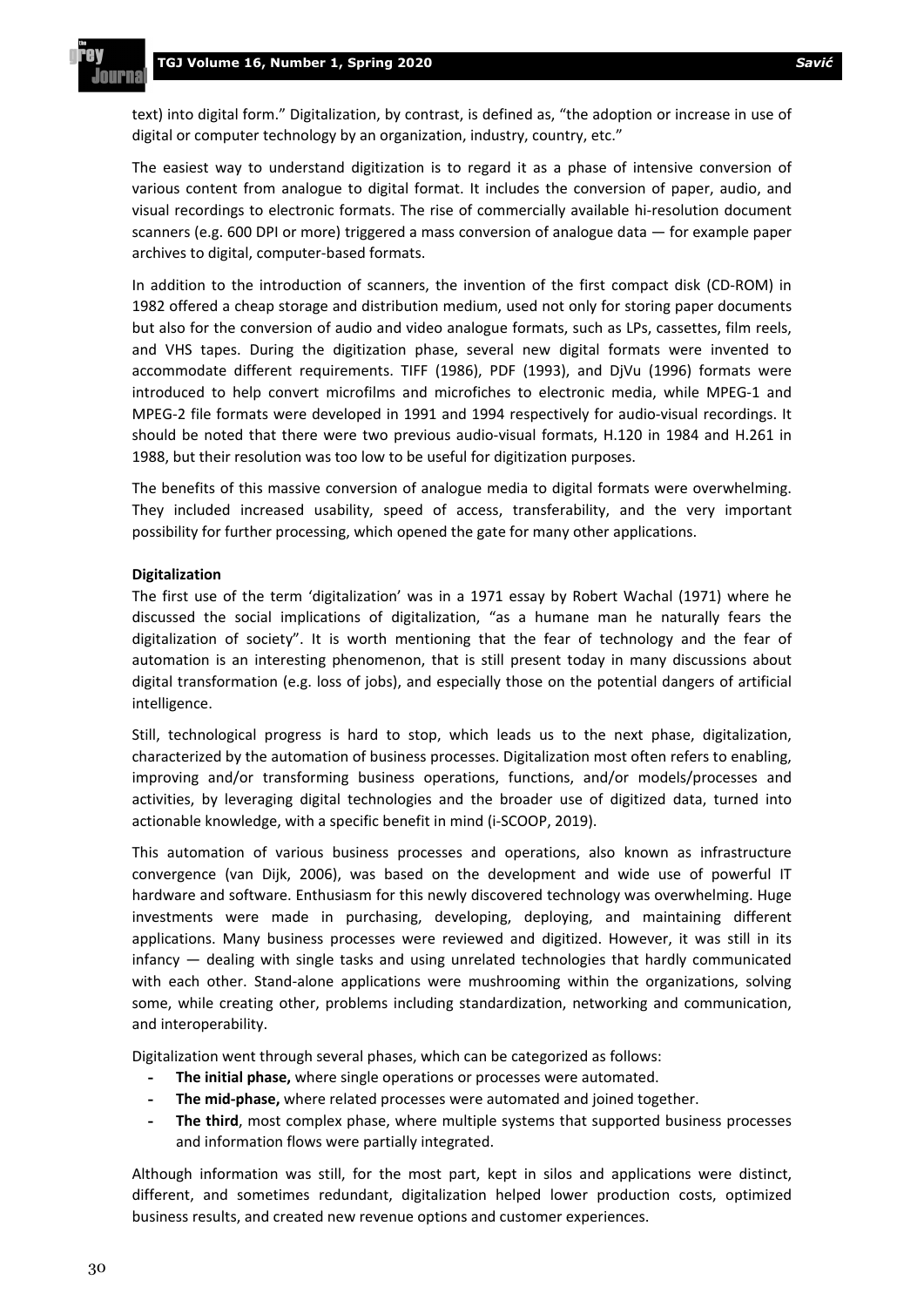# **Digital transformation**

The current phase of overall reorganization and automation is digital transformation. Creating a digital company, for the great majority, means doing things very differently. Starting with the creation of a new business model, it uses modern IT, leverages existing knowledge, and profoundly changes the essence of the organization  $-$  its culture, management strategy, technological mix, and operational setup. It also pursues new revenue streams, products and services.

The pivotal point of these newly organized businesses is a customer-centric approach — placing the customer in the center of all decisions and actions.

As with the previous phases, new technologies play a crucial role. They include the use of mobile applications, artificial intelligence, machine learning, augmented and virtual reality, cloud computing, analytics, and chatbots. Still, the goal is not to use technology for technology's sake, but rather to use it in a process of business transformation. In other words, changed business strategies and goals benefiting from technology to bring about and implement foreseen scenarios.

The benefits of digital transformation are numerous, visible and usually very lucrative. They include customer satisfaction, profitability, process streamlining, new business opportunities, and increased revenues.

# **Impact of automation on grey literature management**

There are different ways of looking at the impact of automation on grey literature management. Based on the previously elaborated historical phases, a parallel can be drawn by looking at the specific impacts on grey literature management made throughout the different historical periods. Therefore, the following three historical phases will be reviewed:

- **-** Digitization Scanning
- **-** Digitalization Automation
- **-** Digital transformation Business change

The impact on grey literature work, its workforce, and the workplace will also be examined.

# **Digitization and grey literature**

The digitization of grey literature, just as digitization in general, appeared in the late 1990's and was prompted by the appearance of commercially available scanners, CD-ROMs, and new formats. This created increased interest, funding, and research into the area of grey literature management. From what was once regarded as 'ephemeral documentation' — in other words, routine, trivial, duplicated (also available somewhere else), and of little administrative, financial, legal, cultural, or historical value — grey literature became important, valuable, worth collecting, processing and sharing. From physical preservation and storage — always regarded as labour-intensive and expensive — came easy scanning and cheap storage, and grey literature became interesting, affordable, and easily available. Organizations began not only to scan and store this type of literature for their own use, but also started massively distributing to their customers annual reports, promotional materials, manuals, product catalogues, and other forms of grey documents. As this took place before the introduction and popularity of the Internet, much of the information was exchanged through regular mail, making CD-ROMs a big financial saver.

However, several major issues surfaced. They included the quality of scanning, long-term preservation challenges, appropriate management standards, lack of qualified professionals, and the need for proper training opportunities. Moving from paper and microfiche/microfilm to more sustainable formats, the short life-span of CD-ROMs (5-10 years), and unreliable content quality, were huge obstacles standing in the way of wider acceptance, and especially for archiving. Criticism of this new e-format rapidly grew and soon became a detrimental factor, contributing to its demise.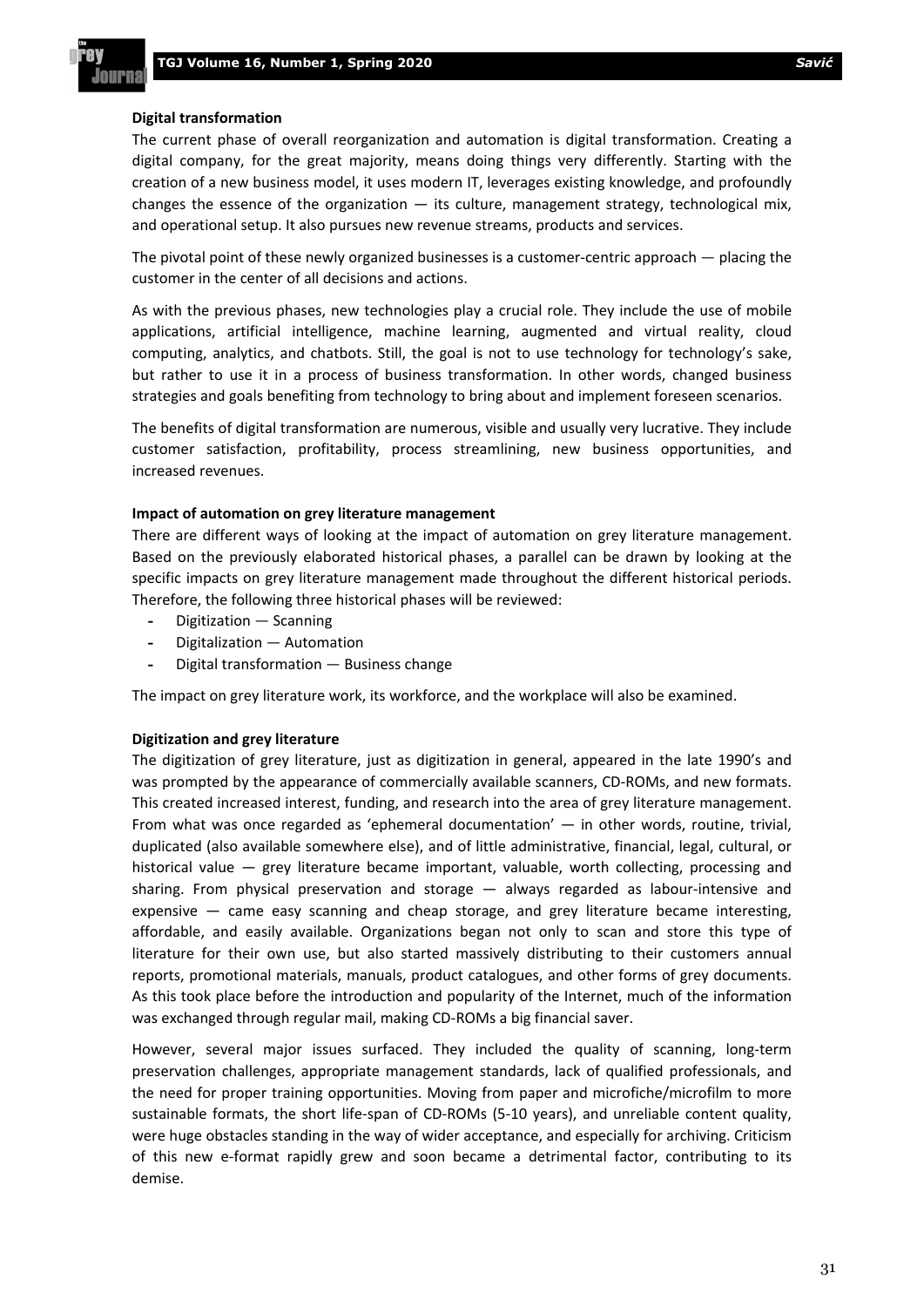#### **Digitalization and grey literature**

Despite considerable success implementing digitization in the area of grey literature, the digitalization phase that followed was less successful. Procuring powerful IT hardware and software became the main emphasis of organizations and huge investments were made in IT. Investing in stand-alone systems and applications, such as those used in information and grey literature management was not a high priority for organizations.

Grey literature professionals did not help much to alleviate this organizational level focus and consequent priorities. Grey literature managers, in a way, lost their focus and insisted on their omnipresence in all processes, operations and activities. They came up with over 150 types of GL (Farace, 2010). Everything was put in the same basket, from government reports, to business emails, and academic theses. IT became another stumbling block. There were no specific applications developed for grey literature, since it was widely regarded as a larger part of libraries, document management systems, or archives.

A serious issue that became obvious during this phase and still remains unresolved, was the lack of standards and best practices, proper professional training opportunities, and weak professional associations.

## **Digital transformation and grey literature**

Two very strong arguments favouring the increasing importance and impact of grey literature during the digital transformation of today's organizations are a customer-centric approach and organizational culture change. Grey literature has always been connected to and had a special affiliation with non-commercial approaches to dealing with information, such as the open access movement and a culture of sharing and cooperation. These characteristics can improve the status of grey literature within any organization willing to take the path of digital transformation.

It Digital transformation represents a huge opportunity to reposition grey literature within commercial organizations, governments, and academia. Still, grey literature management needs to become part of overall business and information strategies. It needs to establish itself as a key component of Enterprise Content Management (ECM). According to the Gartner Magic Quadrant for Content Services Platforms report (2019), information and documentation management, including grey literature management, should:

- **-** Connect content to digital businesses for efficiency and productivity gains;
- **-** Accelerate performance by integrating with key business applications;
- **-** Improve information governance and minimize non-compliance risk;
- **-** Drive digital transformation to help businesses disrupt their industries.

A strong link with IT departments should also be established by working on various joint projects, including intelligent search and long-term preservation. Within its own ranks, GL management needs to adopt and promote new modern approaches, including agile management, team organization and cooperation, and open access.

## **Grey literature work**

It is predicted that the impact of digital transformation will bring about drastic changes in grey literature work, encompassing its very essence and nature. It will also impact the actual actors, those who are doing the work  $-$  the workforce  $-$  and how grey literature is managed in the workplace.

**What** the essence of the grey literature work will be depends on: 1) the variety of existing formats and how they increase; 2) the exorbitant amount of volume; 3) its truthfulness or veracity (a huge current and future issue); 4) the velocity of its creation, already regarded as very high; 5) and the actual value, where the tendency is to regard any information as an asset.